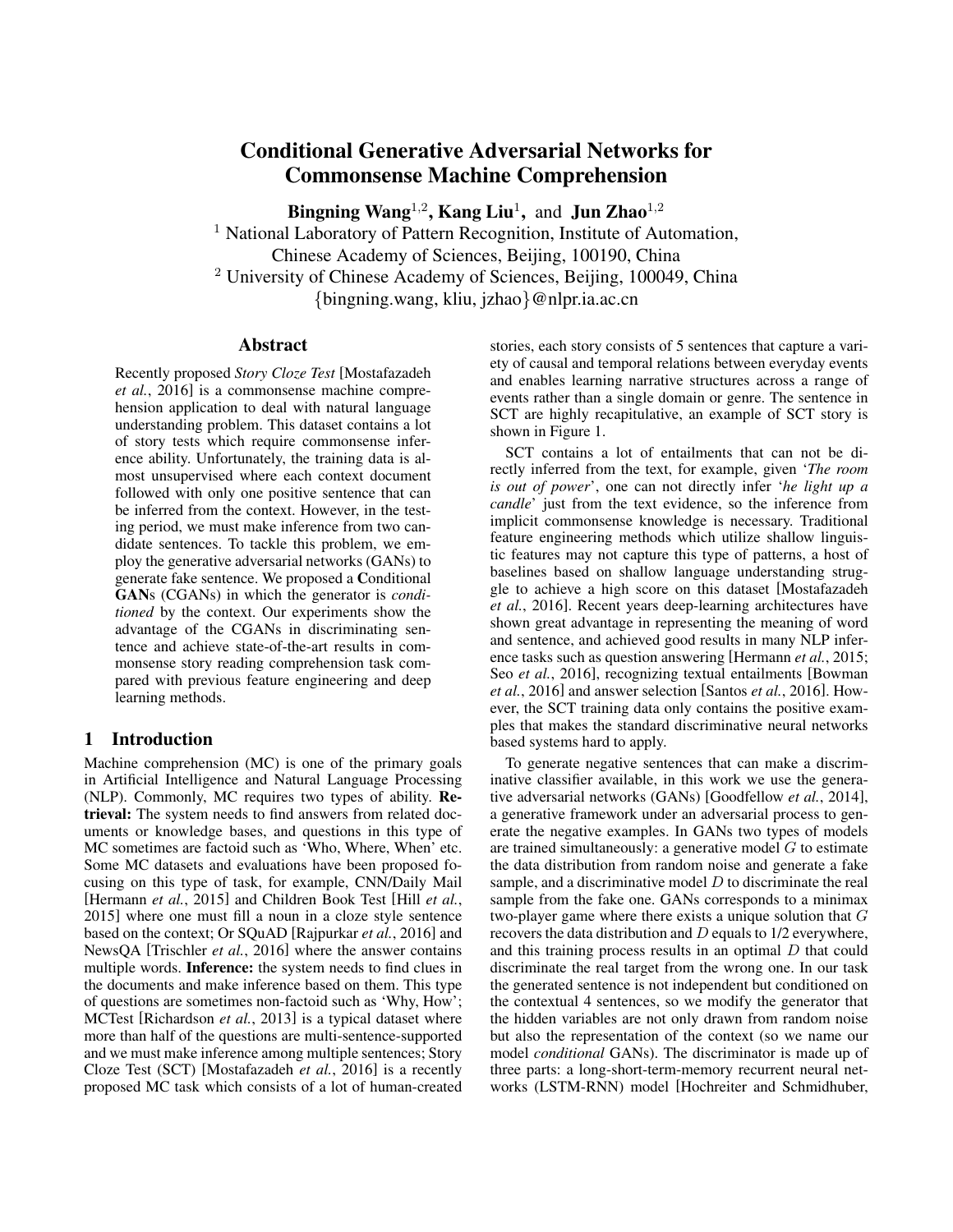

**Training Story**

**Testing Story**

Figure 1: An example of Story Cloze Test. In test period, based on the context 4 sentences we need to choose from two candidate sentences which one can be inferred, however, during training only the positive target (underlined) is provided.

1997] to represent the sentence; an attention-based LSTM-RNN model to represent the document; a bilinear model to calculate the context document and target sentence similarity. The objective of the discriminator is to make its estimated score of the real target sentence high while reducing the score of the fake sentence generated by  $G$ , and the generator tries to '*fool*' the discriminator to make the fake sentence it generated score high.  $G$  and  $D$  are trained in an alternating way which results in better and better behavior.

However, traditional GANs can not be applied to text: On the one hand, when the output of the generator is discrete, it is impossible to pass the gradient update from the discriminator to the generator. On the other hand, the success of GANs is dependent on the Nash equilibrium point of a non-convex game with continuous, high dimensional parameters, but this point is notoriously hard to find [Donahue *et al.*, 2016; Arjovsky and Bottou, 2017]. In this paper, to solve the first problem, we utilize the Gumbel-softmax [Jang *et al.*, 2016; Kusner and Hernández-Lobato, 2016] on generator to make the generated output continuous, however, different from the previous method that set the temperature value in Gumbelsoftmax by rule of thumb, we take the value as a model parameter and fit it automatically. To solve the second problem, we pre-trained  $G$  with maximum likelihood estimation (MLE), and after a few epochs we add some noise to the discriminator to make the downstream generator more stable.

Our experimental results show the advantage of the CGANs compared with other deep-learning systems and achieves a new state-of-the-arts result in SCT. In addition, as our CGANs is unsupervised, we conduct a preliminary experiment trying to employ the external large unlabeled corpus to enhance the behavior of our CGANs. Although it does not perform so well but shine light for future work. We do some ablation experiments to highlight the advantage of CGANs and the attention mechanism. At last, we analyze the commonsense MC problem and show the difficulty to solve them using off-the-shelf systems.

# 2 Methodology

Generative Adversarial Networks [Goodfellow *et al.*, 2014] are a class of methods for learning generative models based on game theory. This type of architecture consists of two separate models: generator network  $G(z; \boldsymbol{\theta}^{G})$  and discriminator network  $D(x; \theta^D)$ . The generator transforms a vector noise z into a fake data  $\overline{x}$ , the discriminator tries to minimize the probability of  $\bar{x}$  and increase the probability of the real data  $x$ . The generator tries to increase the probability of the fake data  $\overline{x}$ . Training GANs is equal to finding a Nash equilibrium between the two non-cooperative player which is formulated as follows:

$$
\min_{G} \max_{D} V(D, G) = \mathbb{E}_{x \sim p_{data}(x)} [\log D(x)] + \mathbb{E}_{z \sim p_z(z)} [\log(1 - D(G(z)))] \tag{1}
$$

However, in practice Equation 1 may not provide sufficient gradient for G. So sometimes we train the generator to maximize  $\log D(G(x))$  rather than minimize  $\log(1 - D(G(z)))$ .

#### 2.1 Discriminator Network

The discriminator network consists of two sub-networks: a sentence representation network to model sentence from input word embedding and a document representation network to model the document from sentence representation.

Sentence representation: In this paper we use recurrent neural networks to model the variable-length text. Instead of LSTMs, we adopt a LSTM variant called gated recurrent unit (GRU) [Cho *et al.*, 2014] as building block for RNN because it has shown advantages in many tasks and comparative less parameter [Jozefowicz *et al.*, 2015]. The sentence GRU is formulated as follows:

$$
\mathbf{z}_t = \sigma(\mathbf{W}_{xz}\mathbf{x}_t + \mathbf{W}_{hz}\mathbf{h}_{t-1})
$$
  
\n
$$
\mathbf{f}_t = \sigma(\mathbf{W}_{xf}\mathbf{x}_t + \mathbf{W}_{hf}\mathbf{h}_{t-1})
$$
  
\n
$$
\tilde{\mathbf{h}}_t = tanh(\mathbf{W}_{xh}\mathbf{x}_t + \mathbf{W}_{hh}(\mathbf{f}_t \odot \mathbf{h}_{t-1}))
$$
  
\n
$$
\mathbf{h}_t = (1 - \mathbf{z}_t) \odot \mathbf{h}_{t-1} + \mathbf{z}_t \odot \tilde{\mathbf{h}}_t
$$
\n(2)

Where  $\mathbf{x}_t$  is the input word embedding and  $\odot$  is the elementwise dot (i.e. *gate*) operation. After recurrently processing the words sequence we use the last word hidden representation as the sentence representation.

Document representation: we use another GRU to process each sentence representation derived from previous step recurrently to get the context document representation. However, as in our commonsense MC application, the context document should be represented based on the target sentence. For instance, in the left example of Figure 1, the last sentence (underlined) has a noun phrase '*functioning engine*', so when building the context document representation we should focus on the 4th sentence that contains '*fixed the starter*'. In this paper we add the recently well-developed attention mechanism [Bahdanau *et al.*, 2014; Wang *et al.*, 2016b] into the document representation process. Concretely, when adding the sentence representation to the document-GRU hidden unit, we *gate* each sentence representation w.r.t. the attention from the target sentence as:

$$
\alpha_t = \sigma(\mathbf{r}_4^T \mathbf{W}_a \mathbf{r}_t)
$$
  

$$
\tilde{\mathbf{r}}_t = \alpha_t \odot \mathbf{r}_t
$$
 (3)

where  $W_a$  is the bilinear attention matrix and  $t \in [0, 1, 2, 3]$ ,  $r_t$  is the target sentence representation. We omit the superscript s (denote 'sentence') for simplicity. After the attention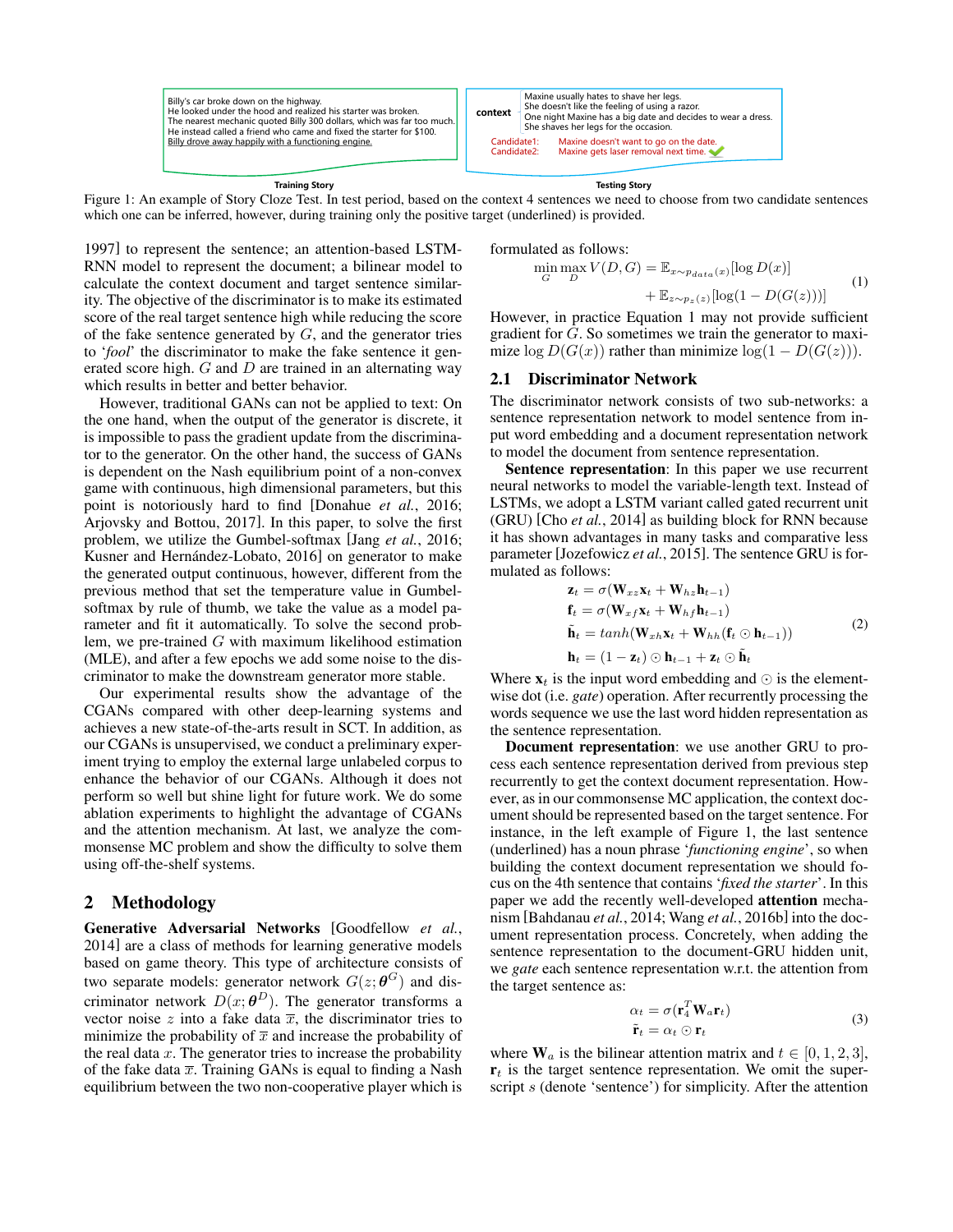process, we take the gated sentence representation (i.e.  $\tilde{\mathbf{r}}_t$ ) as input to another GRU which we call document GRU. We use the last document GRU hidden state  $\mathbf{r}_3^d$  as document representation  $\mathbf{r}^d$ . Finally, we use a matrix **M** to transform the document representation into the sentence representation space and the document-entail-target probability can be denoted as their dot sigmoid value:

$$
SCORE = \sigma [(\mathbf{r}^d)^T \mathbf{Mr}_4^s]
$$
 (4)

The discriminator architecture is illustrated in Figure 2.



Figure 2: Discriminator Network. Yellow blocks denote word embedding, green and purple blocks stand for sentence and document GRU hidden states respectively.

#### 2.2 Generator Network

The goal of our generator network is to generate a fake sentence and deceive the discriminator to take it as real target. In original GANs the input to the generator is only a random noise z, but in our application the generated fake sentence must in accordance with the context, so we fed context representation  $r^d$  as an additional input to G. Intuitively, the generator could be a standard decoder as follows:

$$
\mathbf{z} \sim \mathcal{N}(\mathbf{0}, \mathbf{1})
$$
  
\n
$$
\mathbf{h}_{i}^{d} = GRU(\mathbf{y}_{i-1}, \mathbf{h}_{i-1}; \mathbf{z}, \mathbf{r}^{d})
$$
  
\n
$$
\mathbf{y}_{i} = \underset{j \in 1, ..., |V|}{\operatorname{argmax}} \text{softmax}(\mathbf{D}_{j}^{T} \mathbf{W}_{p} \mathbf{h}_{i}^{d})
$$
\n(5)

Where the  **is word embedding lookup matrix with**  $|V|$ words,  $W_p$  is projection matrix that transform the generator hidden space to word embedding space. However, the argmax operation in Equation 5 makes the output discrete that the gradient of the discriminator could not be applied to the generator. Thus we use the Gumbel-softmax [Jang *et al.*, 2016] to replace the softmax+argmax operation to get the output word embedding. Concretely, we calculate the output word embedding y as follows:

$$
\pi_j = Relu(\mathbf{D}_j^T \mathbf{W}_p \mathbf{h}_i^d)
$$
  
\n
$$
g_j = -\log(-\log(u)), u \sim Uniform(0, 1)
$$
  
\n
$$
p_j = softmax(\frac{\log(\pi_j)}{\tau})
$$
  
\n
$$
\mathbf{y} = \sum_{j=1}^{|V|} p_j \mathbf{D}_j
$$
\n(6)

 $g_i$  is a sample from  $Gumbel(0, 1)$  distribution.  $\tau$  is the temperature of the softmax that when it is set to zero, the output of Gumbel-Softmax is one-hot which is identical to the categorical distribution  $p(\pi_i)$ . And when  $\tau \to \infty$ , the distribution is just uniform and the output word embedding is the mean of all word embedding in the vocabulary. In this paper, we calculate  $\tau$  as follow:

$$
\tau = Relu(\mathbf{w}_\tau^T \mathbf{h}_i^d) + \varepsilon \tag{7}
$$

Where  $\mathbf{w}_{\tau}^{T}$  is a vector to calculate  $\tau$  and  $\varepsilon$  is a small value to keep  $\tau$  positive. In this way, the temperature of the model could be determined by itself.

Traditional GANs are suffer from the notorious problem that the training process is hard to control [Arjovsky and Bottou, 2017], in this paper, to make the training process more stable, we make four improvements:

- Instead of training the generator from random initiation, we pre-trained it by maximum the sentence likelihood which corresponds to neural machine translationthe ground truth sentence is fed to the generator at each time step as a supervision. The context information is ignored during pre-training process and only the random vector is input to the generator.
- Adding small noise to the inputs of the discriminator to smooth the distribution of the generator output probability mass. As has been proposed in [Arjovsky and Bottou, 2017], the support of the data distribution and generator distribution are disjoint or lie on low dimensional manifolds, thus the gradient of the discriminator to the generator will be zero almost everywhere. Thus adding some noise makes their support intersecting<sup>1</sup>.
- During training process, unlike MLE where the supervision is imposed on every step of the decoder, in CGANs only the score of the discriminator are provided. In order to train the generator more quickly, we add more supervision to the generator: we force the generated sentence to have more semantic similarity with the real target sentence. We do it by adding another objective to the generator in Equation 1:  $similarity(s_4, \overline{s})$  =  $1 - cosine(r_s^s, r_4^s)$  where  $\overline{s}$  is the generated sentence.
- Sometimes training GANs is unstable which may cause the loss of  $G$  and  $D$  departure a lot, to monitor the training process of each part we calculate their loss and determine the number to update them: If the loss of  $G$  is much larger than  $D$  then we update  $G$  more often and vise versa.

The training process of CGANs is detailed in Algorithm 1.

## 3 Experiment

We use the off-the-shelf 100-dimensional word embeddings from word2vec website<sup>2</sup> and fix it during training. All weight

<sup>&</sup>lt;sup>1</sup>We do this optimization only after few epochs when the discriminator is somewhat '*perfect*'.

<sup>&</sup>lt;sup>2</sup>https://code.google.com/archive/p/word2vec/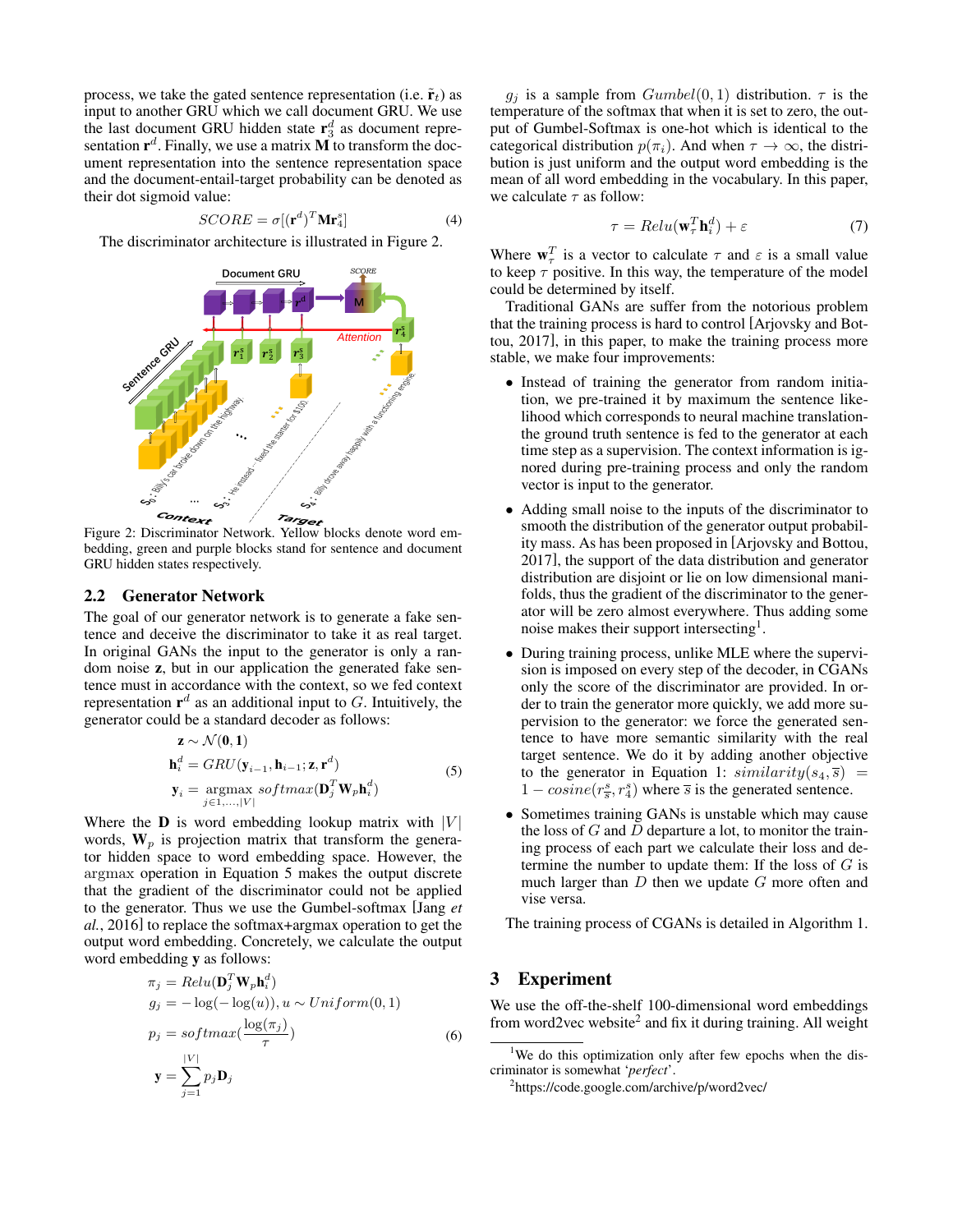|                                   | Random |                |       |                |                |                |                |                      |       |                |       |                      |                |                | m Frequency eram-overlap Sentiment-Full ent-Last pughts expansive-Chains-Stories expressiones are entire and a technical coletary |
|-----------------------------------|--------|----------------|-------|----------------|----------------|----------------|----------------|----------------------|-------|----------------|-------|----------------------|----------------|----------------|-----------------------------------------------------------------------------------------------------------------------------------|
| Validation Set<br><b>Test Set</b> | 0.513  | ገ 506<br>0.520 | 0.494 | 0 545<br>0.539 | 0.489<br>0.492 | 0.514<br>0.522 | 0.536<br>0.552 | 0.472 0.510<br>0.478 | 0.494 | 0.604<br>0.585 | 0.561 | 0.573 0.589<br>0.580 | 0.603<br>በ 595 | 0.593<br>0.578 | - 0.625<br>0.609                                                                                                                  |

Table 1: Accuracy of different methods in SCT.

|                                                                                                          | <b>Algorithm 1 Conditional Generative Adversarial Networks</b>                                                |  |  |  |  |  |  |
|----------------------------------------------------------------------------------------------------------|---------------------------------------------------------------------------------------------------------------|--|--|--|--|--|--|
| <b>Require:</b> Threashold: # of iteration to add noise. $k_d = k_g = 1$ .                               |                                                                                                               |  |  |  |  |  |  |
|                                                                                                          | 1: Pre-training $G$ by maximizing target sentence likelihood.                                                 |  |  |  |  |  |  |
|                                                                                                          | 2: for number of training iterations do                                                                       |  |  |  |  |  |  |
| 3:                                                                                                       | for number steps $k_d$ do                                                                                     |  |  |  |  |  |  |
| 4:                                                                                                       | sample a context document $\{s_0, , s_3\}$ and the                                                            |  |  |  |  |  |  |
|                                                                                                          | real target $s_4$ , then use G to generate fake sentence $\overline{s}$                                       |  |  |  |  |  |  |
| 5:                                                                                                       | <b>if</b> iteration > <i>Threashold</i> <b>then</b> sample $z_d$ from                                         |  |  |  |  |  |  |
| $\mathcal{N}(\mathbf{0}, \mathbf{1})$ , add $\mathbf{z}_d$ to the embedding of $s_4$ or $\overline{s}$ . |                                                                                                               |  |  |  |  |  |  |
| 6:                                                                                                       | Calculate <i>SCORE</i> from Equation 4.                                                                       |  |  |  |  |  |  |
| 7:                                                                                                       | $\mathcal{L}_D = -\log SCORE(s_4) - \log(1 - SCORE(\bar{s}))$                                                 |  |  |  |  |  |  |
| 8:                                                                                                       | $\triangleright$ Update the discriminator:                                                                    |  |  |  |  |  |  |
| 9:                                                                                                       | $\nabla_{\theta_D} = \frac{d\mathcal{L}_D}{d\theta_D} \qquad \theta_D = \theta_D + \lambda \nabla_{\theta_D}$ |  |  |  |  |  |  |
| 10:                                                                                                      | for number steps $k_q$ do                                                                                     |  |  |  |  |  |  |
| 11:                                                                                                      | sample a context document $\{s_0, , s_3\}$ and get                                                            |  |  |  |  |  |  |
| the generated sentence $\overline{s}$ from generator G                                                   |                                                                                                               |  |  |  |  |  |  |
| 12:                                                                                                      | $\mathcal{L}_G = -\log SCORE(\overline{s}) + similarity(s_4, \overline{s})$                                   |  |  |  |  |  |  |
| 13:                                                                                                      | $\triangleright$ Update the generator:                                                                        |  |  |  |  |  |  |
| 14:                                                                                                      | $\nabla_{\theta_G} = \frac{d\mathcal{L}_G}{d\theta_G} \qquad \theta_G = \theta_G + \lambda \nabla_{\theta_G}$ |  |  |  |  |  |  |
| 15:                                                                                                      | $\triangleright$ Update $k_q$ and $k_d$ based on $\mathcal{L}_G$ and $\mathcal{L}_D$                          |  |  |  |  |  |  |

and attention matrices are initiated by fixing their largest singular values to 1.0. We use Adadelta with  $\rho = 0.999$  to update parameter. We use  $L_1$  criteria with weight 1e-5 to regulate the parameter. All training process is implemented with batch size equals to 32. For the discriminator: we set the vocabulary size to 25000 after pre-processing. The sentence GRU hidden state size is set to 128 and the document hidden state size is set to 150. For the generator: the decoder size is set to 256, and we use a transfer matrix to project the document representation (150d) into the decoder space.  $\varepsilon$  is set to 1.0E-20. If G has not yet generate word 'STOP' after 50 steps, then we stop it. The THRESHOLD was set to 0.2. For  $k_d$  and  $k_q$ , we truncate their max value to 20 (i.e. at most 20 samples are fed to  $G$  or  $D$  every training step).

#### 3.1 Baselines

There are 10 baseline methods proposed in [Mostafazadeh *et al.*, 2016] (a) Random: random select a sentence from the two candidates. (b) Frequency: using TRIPS semantic parser to extract the target sentence main verb, and then select the one whose main verb that get more hits from search engine. (c) N-gram Overlap: choose the alternative which shares more n-grams with the context, the n-grams were calculated using Smoothed-BLEU [Lin and Och, 2004] and n is set to 4. (d) GenSim: Average Word2Vec: choose the candidate with its average word embedding closer to the context. (e) Sentiment-Full: Choose the hypothesis that matches the average sentiment of the context using the state-of-the-art sentiment analysis model [Manning *et al.*, 2014] which assigns a numerical value from 1 to 5 to a sentence. (f) Sentiment-Last: Choose the hypothesis that matches the sentiment of the last context sentence. (g) Skip-thoughts Model: This model uses Skip-thoughts Sentence2Vec embedding [Kiros *et al.*, 2015] which use a RNN encoder to encode the source sentence and two decoders to predict the previous and following sentence. (h) Narrative Chains-AP: Implements the standard approach to learning chains of narrative events based on Chambers and Jurafsky [2008] and choose the hypothesis whose co-referring entity has the highest average PMI score with the entitys chain in the context. (i) **Narrative Chains-**Stories: The same model as above but trained on Story Cloze Test. (j) Deep Structured Semantic Model (DSSM): This model is trained to project the context and the fifth sentence into the same vector space [Huang *et al.*, 2013].

In addition to the above baselines, we also conduct some ablation experiments to evaluate the importance of the adversarial training and the improvement by applying attention mechanism. The model without CGANs is reduced to a single discriminator that no negative sentence is provided by the generator, so we randomly sample a sentence from the training dataset as the negative target and train the discriminator thereof. For the model without attention mechanism, the input to the document GRU is the original sentence representation  **without the attention gate operation in Equation 3. The re**sult is shown in Table 1.

## 4 Analysis

CGANs: As shown in Table 1, our proposed sentencedocument GRU model is competitive compared with previous methods. However, when equipped with CGAN, the performance increases a lot and achieves a new state-of-the-arts result. When the discriminator is trained based on random negative samples (GRU, w/o CGANs) the performance drops a lot, we conjecture that the sampled negative target sentences have huge semantic distance with the real target so the boundary of the discriminator to discriminate the positive from negative is weak. However, the negative sentence in test set has a relatively close distance to the real one in the semantical space thus the blurred discriminator fails to make discrimination. The improvement of CGANs may attribute to the advantages of the generative network and the adversarial training process where we get more *challenging* negative sentences that make the discriminator more discriminative. In order to analysis the improvement of CGANs quantitatively, we start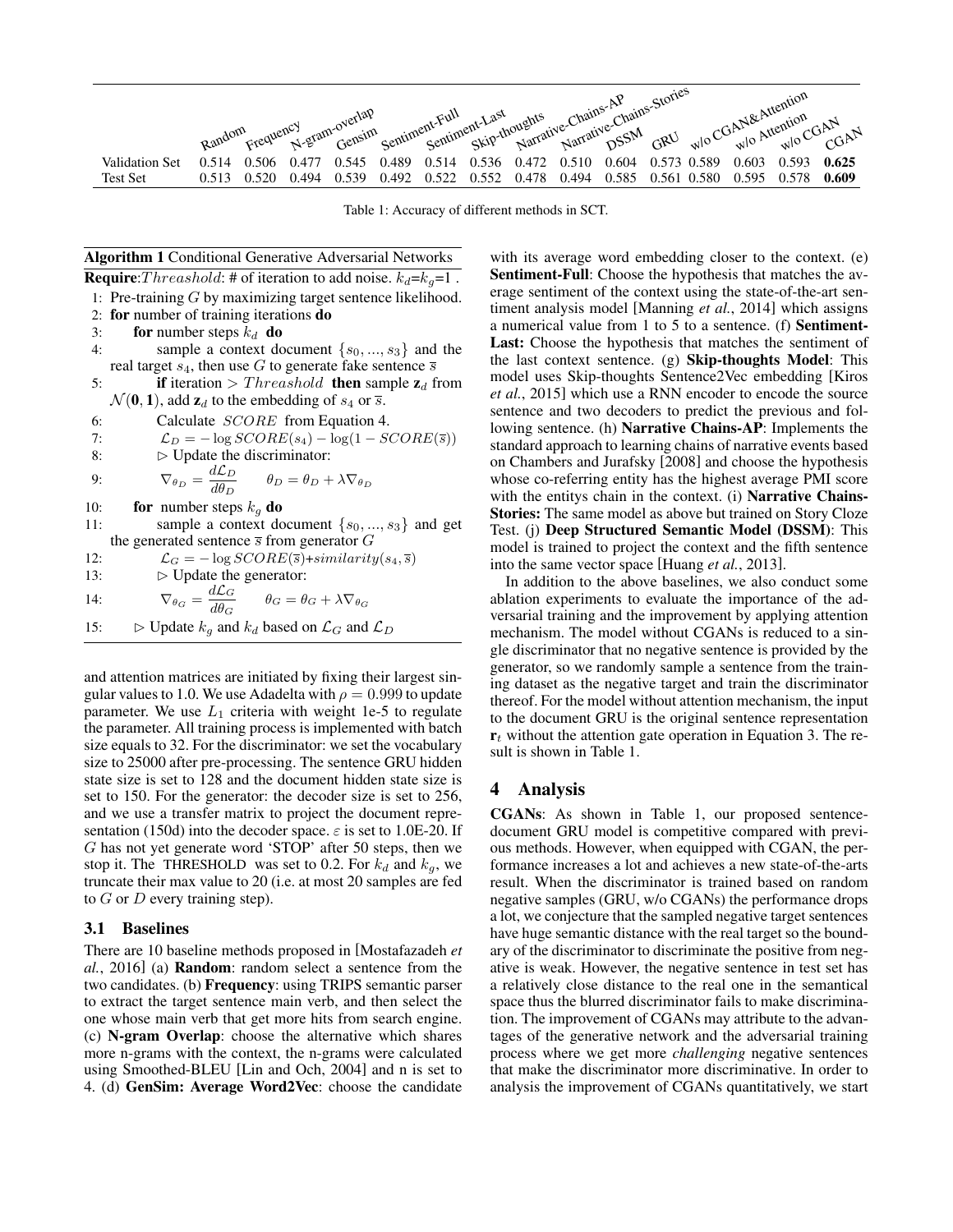with a pre-trained sentence-document GRU model and evaluate the CGANs every 10000 samples, then we average the normalized Euclidean distance between the true and generated target sentence, the result is shown in Figure 3.



Figure 3: Performance with respect to the training process. X-axis is the training examples that had been fed to the discriminator. The red line is the normalized Euclidian distance between true target sentence and generated fake sentence.

At the beginning of CGANs training process, our model does not improve significantly because the generator does not learn very well to generate the competitive negative examples. With the training proceeds and the generator produces negative sentences with higher quality (i.e. Euclidean distance with the real target became smaller), the behavior of the discriminator improves accordingly. In addition, after few epochs, we add some noise to the discriminator to make the generated sentence and the real sentence have intersecting support and therefore benefit the performance.

In order to measure the improvement by introducing noise to the discriminator, we conduct further experiment: we train two separate CGANs on SCT, however, the second model is trained without any noise. We report the loss for both discriminator and generator, the result is shown in Figure 4.



Figure 4: The training loss w.r.t. discriminator and generator. The right model is not fed with noise. We add noise to the from step 1000 to the end, one step equals to 8 batches.

We can see that after adding some noise to the discriminator, although it is impacted but the generator becomes more and more stable and optimal, thus it could generate more competitive sentences to make the discriminator more dis-



Figure 5: An example drawn from the validation set. The red rectangle denotes the attention weight. Deeper color means more attention.

criminative. If we do not add noise during training, after a few steps the discriminator is optimal and the generator is divergent. We suppose that the random noise could '*push*' the discriminator from one point where it may have stuck in, and thus its gradient could be properly transmitted to generator.

Attention Based Sentence-Document GRU: In this work we build a document embedding model in a hierarchical manner in which the sentence and the document are represented separately. However, previous works usually employ a single RNN to model the whole document [Hermann *et al.*, 2015]. In order to evaluate the improvement by introducing the hierarchical structure, we build a single GRU network similar to the one proposed in Hermann et al. [2015] and show the result in Table 1 (GRU). The poor performance of a single GRU may attribute to the fact that sentences in SCT are not semantically continuous and sometimes there exists transition between consecutive sentences. Take the right example in Figure 1 for instance, the second sentence '*She doesnt like the feeling of using a razor*' and the third sentence '*One night Maxine has a big date and decides to wear a dress*' are not semantically continuous and there is no discourse relationship between them, a single GRU network is not good at modeling this linguistic phenomenon.

In addition, it can be shown in the Table 1 that the attention mechanism could benefit our model a lot, it has been proved in many previous works that the attention mechanism could enhance the semantic-inference ability of a neural model [Luong *et al.*, 2015]. We illustrate an example in Figure 5.

It can be seen from the figure that when context document sentence is related to the candidate target sentence, this sentence will get more attention and weight more in the final document representation, and in SCT not all context information should be taken into account for inference, thus the *sentence distillation* process makes the subsequent inference easier.

Unsupervised pre-training is a promising ameliorates to our model. As our model is nearly unsupervised which only requires <context,target> pairs, so it is extensible to the large unsupervised data such as newspaper or wiki article where several coherent events are connected in the same document. In this work, we pre-train our CGANs in the New York Times (NYT) news article corpus<sup>3</sup>. We filter out some documents that are too short to process and get nearly 220,000 documents which contain about 8,000,000 sentences. Without loss of generality, we select four consecutive sentences in a document as context and the next sentence as the target. The experiment detail is same with SCT. In this paper, we design several setups on the external unlabeled data: I: training the CGANs on NYT and test it on SCT. II: pre-training the CGANs on small portion of NYT (nearly 20000 examples) then fine-tune it on SCT. III: pre-training the CGANs on entire NYT set and

<sup>3</sup> https://catalog.ldc.upenn.edu/LDC2008T19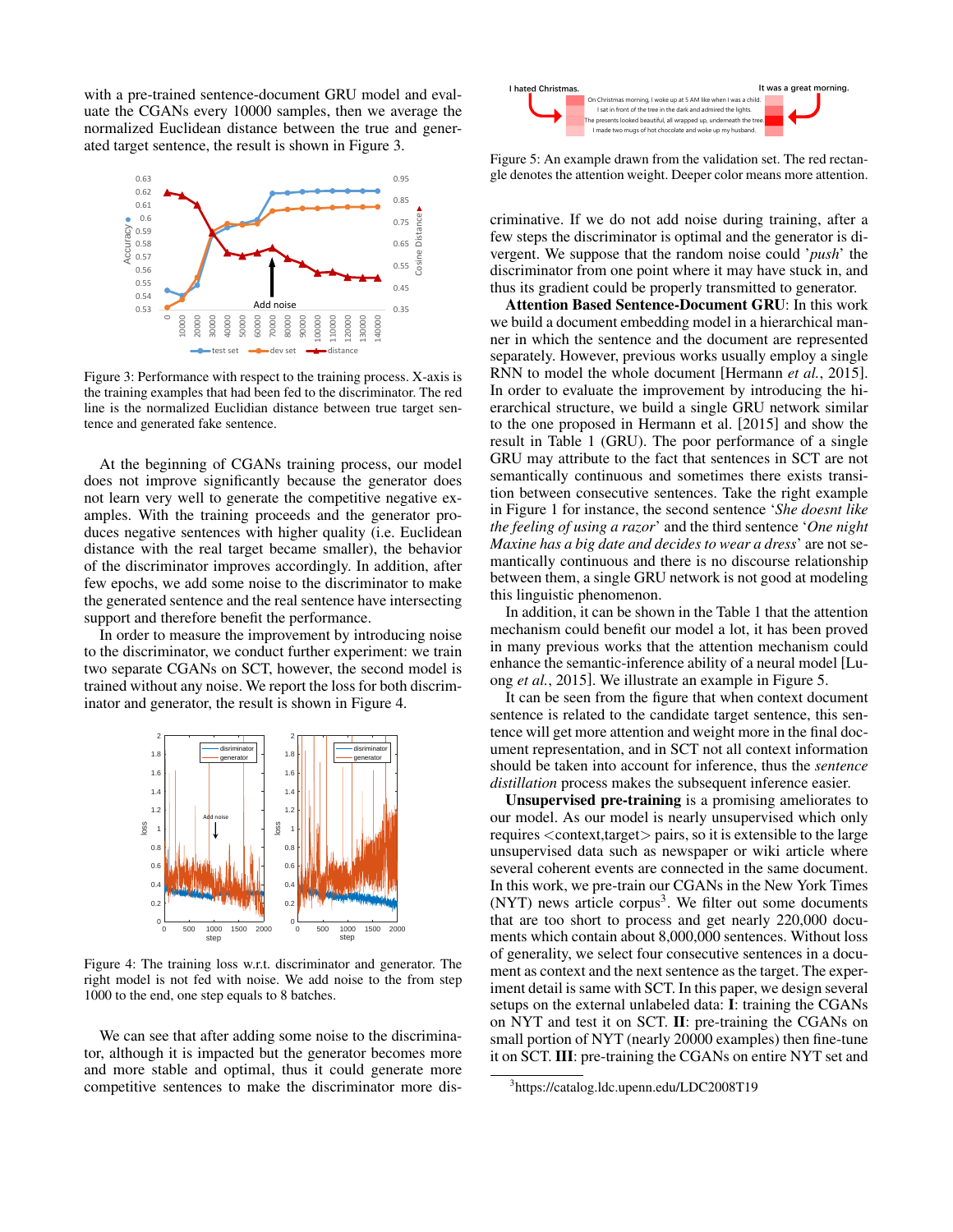then fine-tuned it on SCT. The result is shown in Table 2.

|             |       |       | ш           |
|-------------|-------|-------|-------------|
| Dev         | 0.549 | 0.594 | $\pm 0.558$ |
| <b>Test</b> | 0.538 | 0.588 | 10.574      |

Table 2: The result of CGANs with external unlabeled data.

We can find that the performance drops a lot when employing the external data, this is inconsistent with our expectations. We find that the average sentence length of NYT is 21.8 while the average sentence length of SCT is 7.5 and the pre-trained generator of CGAN is prone to generate long sentence. And the sentences in SCT are highly summary and abstractive, but in NYT the sentences are narrative and each sentence contains a lot of information that may be redundant to the topic or sub-sequent sentence. In addition, the events in NYT are limited to few topics such as '*kill, dead, explode*' etc., however the causal and temporal events in SCT span larger domain. This inherent divergence may cause the poor performance in our task.

The difficulty of commonsense MC: Commonsense is the basic ability to perceive, understand, and judge things. It is formed and developed during our daily experience and finally be expected by all people without the need for debate. Humans could achieve 100% accuracy in the SCT while state-of-the-arts models struggle to outperform 60%. Deep analyze the SCT data we found that many stories in commonsense MC are beyond lexical matching or even semantic inference. For example:

- 1) Morgan enjoyed long walks on the beach.
- 2) She and her boyfriend decided to go for a long walk.
- 3) After walking for over a mile, something happened.
- 4) Morgan decided to propose to her boyfriend.
- $\Rightarrow$  Her boyfriend was upset he didn't propose first.

Inference like this is easy for our adults but really hard for a machine. The commonsense is innumerable and can not be covered by limited textual evidence, and other forms of knowledge such as ethical or scientific evidence is required to strengthen the commonsense inference ability of a system.

## 5 Related Work

Generated adversarial networks were proposed by Goodfellow [2014] as a generative model. Compared with other generative models such as variational auto-encoder [Kingma and Welling, 2013], GANs could generate higher quality images. Since then, many applications or improvement have been applied to GANs such as LAPGAN [Denton *et al.*, 2015] which generate images in a coarse-to-fine fashion by generating and upsampling in multiple steps; InfoGAN [Chen *et al.*, 2016], an information-theoretic extension to the GANs that is able to learn disentangled representations. [Yu *et al.*, 2017] is the first work as far as we know to apply GANs on text, however, they train it by policy gradient which may take a long time to fit the model.

Gumbel-softmax is could make our gradient descent method applicable. it is actually a *re-parameterization* trick for a distribution that we can smoothly deform into the categorical distribution. Using the Gumbel-Max trick could provide an efficient way to draw samples from the categorical distribution [Jang *et al.*, 2016]. Traditional methods to deal with the discrete prediction are sometimes depend on REIN-FORCE algorithm [Williams, 1992; Yu *et al.*, 2017], however, as this algorithm relies on sampling and Monte Carlo search which decrease the training speed drastically. In addition, this algorithm sometimes requires a strong *baseline* to reduce the variance of the gradient but this baseline is hard to derive and sometimes have a negative impact on the training process.

Machine comprehension is a recently proposed natural language understanding task which follows the traditional QA. Traditional method mainly focuses on employing offthe-shelf NLP tools to extract features such as POS tags and then build a feature engineering system [Wang *et al.*, 2016a]. Herman et al. [2015] proposed a large cloze style dataset CNN/Daily Mail dataset in which the target is to generate word in a statement slots given the context. Memory networks based models have been proposed to solve question answering problem [Weston *et al.*, ] on bAbi [Weston *et al.*, 2015]. However, this dataset is synthesized and only contains a small vocabulary, so a rule-based system solves them nearly totally correct [Lee *et al.*, 2015]. SQuad [Rajpurkar *et al.*, 2016] is a recently released MC dataset in which only the question and document are given so we must predict the answer from the document. This type of dataset is sometimes based on formal text such as wiki or news articles and most of the questions are limited to syntactic variation or lexical variation. In this work we are focused on commonsense MC which evaluates systems deep semantic inference ability. The baseline models proposed in [Mostafazadeh *et al.*, 2016] containing not only feature engineering systems but also deep learning models, but the performance is still poor compared with human.

# 6 Conclusion

In this work, we propose a sentence-document GRU models with discriminative adversarial training. Our experimental result demonstrates the advantage of adversarial training and achieves a new state-of-the-art result in commonsense machine comprehension task. We also introduce the attention mechanism that could benefit our document representation. However, our model is still poor compared with human beings, we found that much inference in commonsense MC is too hard for a machine system to induce and deduce. Although in this work we fail to benefit from the external large unsupervised data, in the future we plan to introduce more consistent unlabeled texts such as novel or design a better mechanism that could employ the external knowledge and abstract *commonsense* from the unlabeled data.

# Acknowledgments

This work was supported by the Natural Science Foundation of China (No. 61533018) and the National Basic Research Program of China (No. 2014CB340503). And this research work was also supported by Youth Innovation Promotion Association CAS.